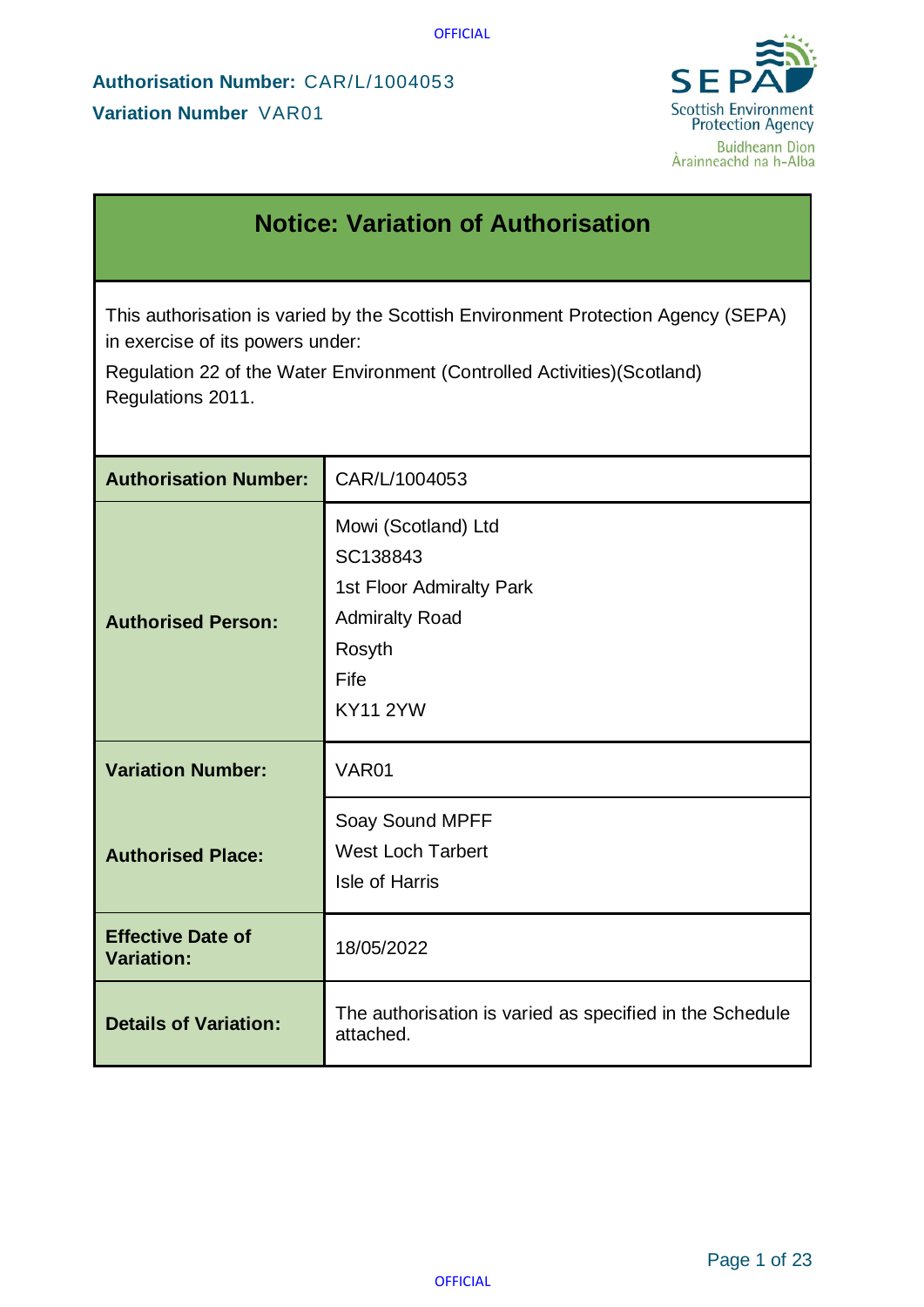**Authorisation Number:** CAR/L/1004053 **Variation Number** VAR01



## **Schedule**

The authorisation has been varied as follows:

- **1.** The 'Contents' pages have been deleted and replaced with new 'Contents' pages as attached to this Schedule.
- **2.** The 'Interpretation of Terms' pages have been deleted.
- **3.** Schedules 1-9 and Appendix 4 have been deleted and replaced with Schedules 1-8 and Appendix 1 as attached to this Schedule.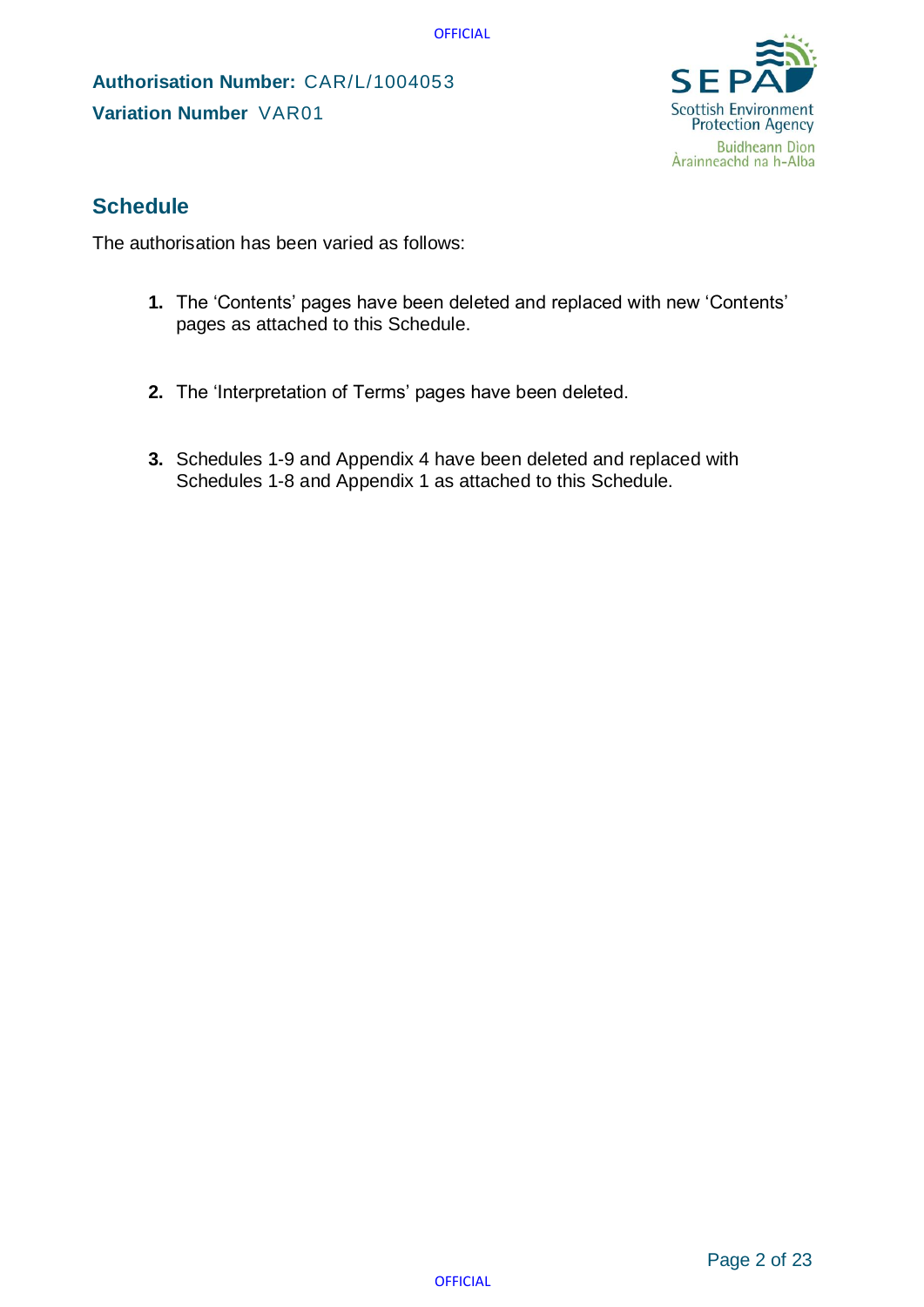

| <b>Contents</b>    |                                        |  |
|--------------------|----------------------------------------|--|
| <b>Schedule 1:</b> |                                        |  |
| 1.1                |                                        |  |
| 1.2                |                                        |  |
| <b>Schedule 2:</b> |                                        |  |
| 2.1                |                                        |  |
| 2.2                |                                        |  |
| 2.3                |                                        |  |
| 2.4                |                                        |  |
| <b>Schedule 3:</b> |                                        |  |
| 3.1                |                                        |  |
| 3.2                |                                        |  |
| 3.3                |                                        |  |
| 3.4                |                                        |  |
| 3.5                |                                        |  |
| 3.6                |                                        |  |
| <b>Schedule 4:</b> |                                        |  |
| 4.1                |                                        |  |
| 4.2                |                                        |  |
| <b>Schedule 5:</b> |                                        |  |
| 5.1                |                                        |  |
| 5.2                |                                        |  |
| 5.3                |                                        |  |
| 5.4                |                                        |  |
| Schedule 6:        |                                        |  |
| 6.1                |                                        |  |
| 6.2                |                                        |  |
| 6.3                |                                        |  |
| <b>Schedule 7:</b> | Record Keeping and Data Submission  17 |  |
| 7.1                |                                        |  |
| 7.2                |                                        |  |
| <b>Schedule 8:</b> |                                        |  |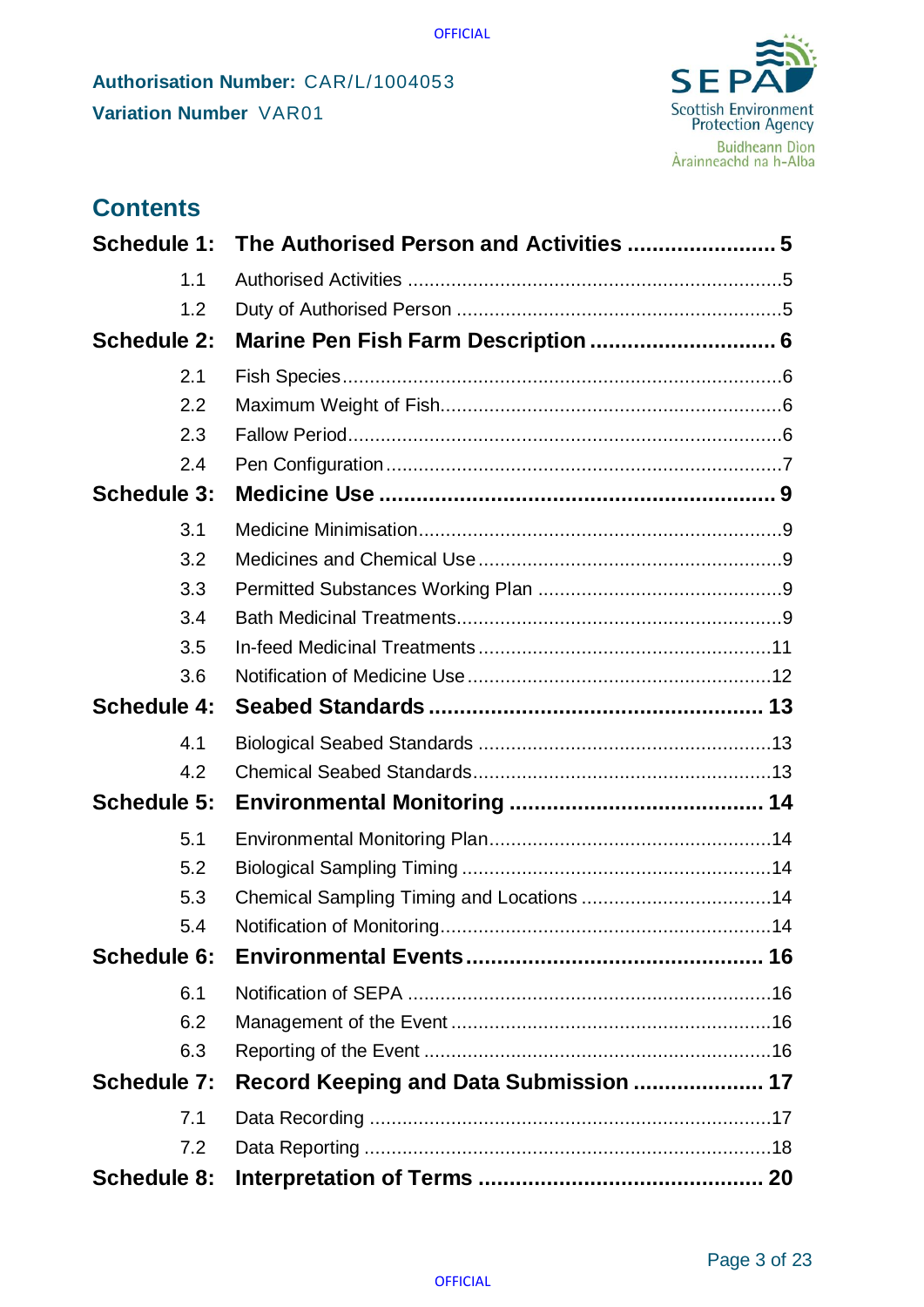**Authorisation Number:** CAR/L/1004053 **Variation Number** VAR01



**[Appendix 1: Soay Sound MPFF Location](#page-22-0) ....................................... 23**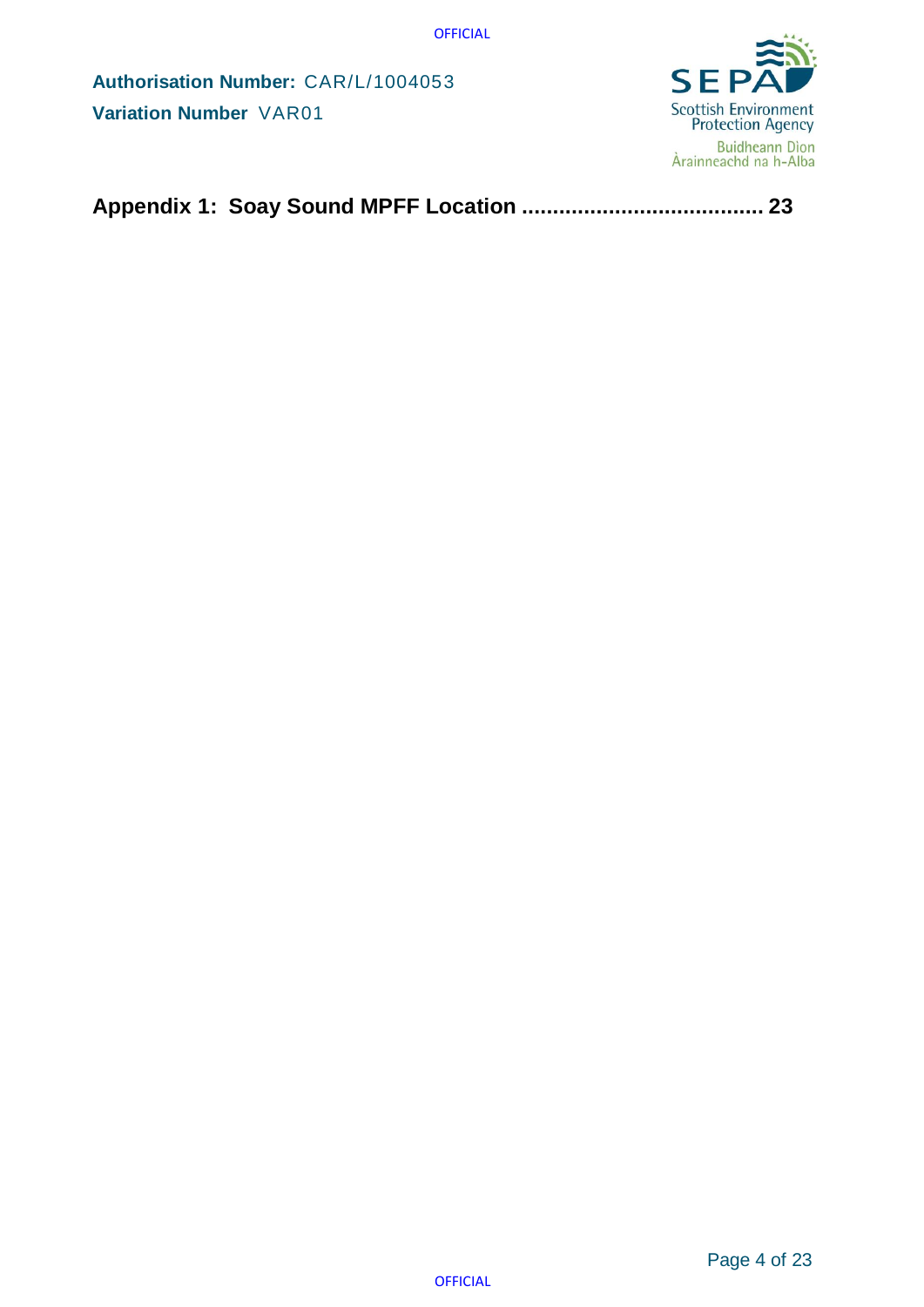

# <span id="page-4-0"></span>**Schedule 1: The Authorised Person and Activities**

**Purpose:** This schedule sets out what the authorised activities are and places responsibility on the authorised person for ensuring compliance with the permit conditions.

## <span id="page-4-1"></span>**1.1 Authorised Activities**

1.1.1 The authorised activities are the discharge to the water environment of fish excreta, uneaten food and other substances as listed in this permit resulting from the operation of a marine pen fish farm.

## <span id="page-4-2"></span>**1.2 Duty of Authorised Person**

1.2.1 The authorised person must ensure compliance with the conditions of this permit.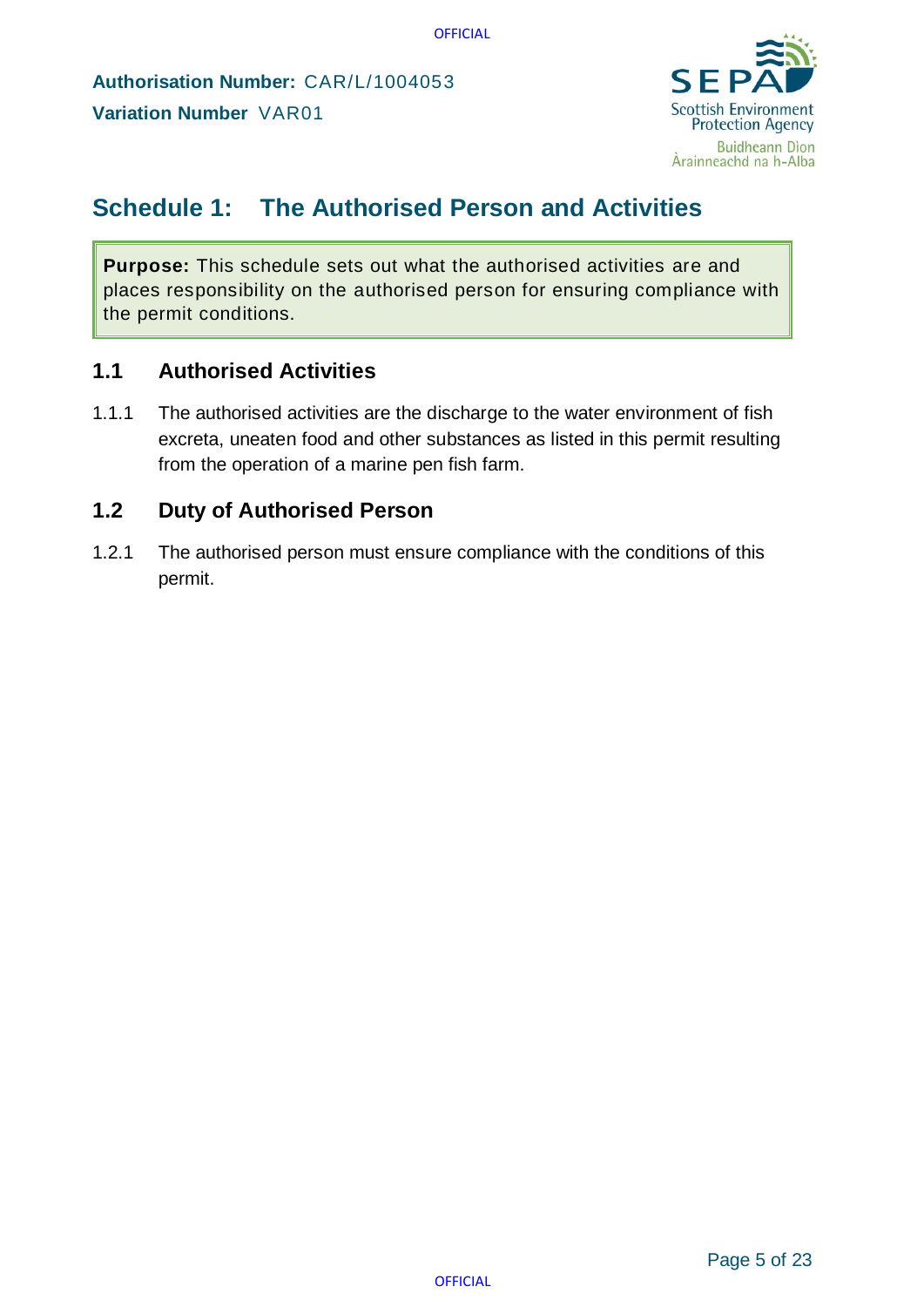

# <span id="page-5-0"></span>**Schedule 2: Marine Pen Fish Farm Description**

**Purpose:** This schedule limits the scale of the impact from the activities by controlling the maximum weight of fish, fallow periods and the specific location and layout of the fish farm.

### <span id="page-5-1"></span>**2.1 Fish Species**

2.1.1 Atlantic Salmon *(Salmo salar)* must only be farmed at the site.

### <span id="page-5-2"></span>**2.2 Maximum Weight of Fish**

2.2.1 The maximum weight of Atlantic Salmon held on site at any one time must not exceed 2300 tonnes.

### <span id="page-5-3"></span>**2.3 Fallow Period**

- 2.3.1 There must be a minimum period of 42 consecutive days between every production cycle during which Atlantic Salmon must not be kept on site.
- 2.3.2 SEPA must be notified in writing within 14 days of the site being stocked.
- 2.3.3 SEPA must be notified in writing within 14 days of the site being fallowed.
- 2.3.4 The information required by 2.3.2 and 2.3.3 must be sent to [aquaculture.notifications@sepa.org.uk.](mailto:aquaculture.notifications@sepa.org.uk)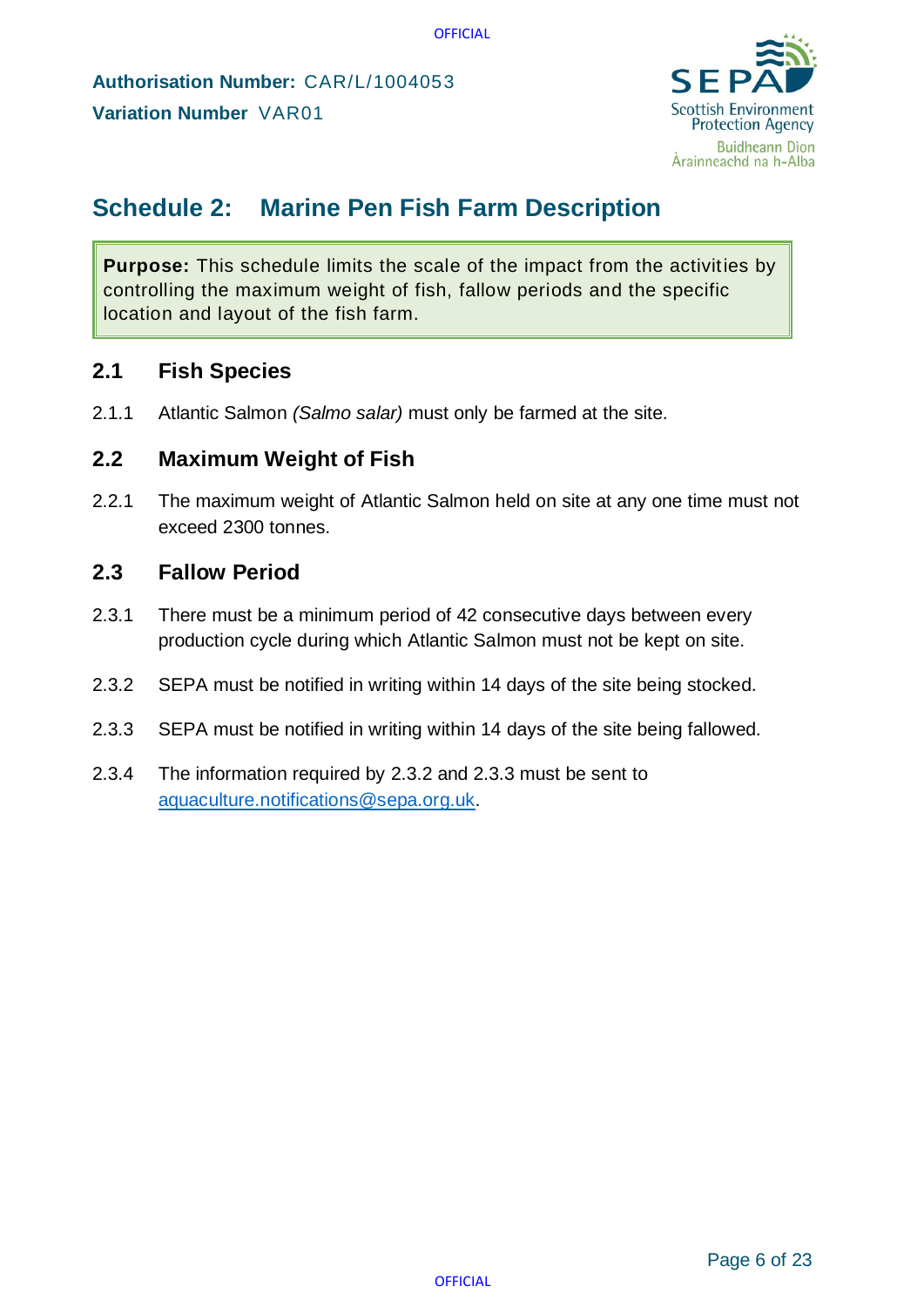

## <span id="page-6-0"></span>**2.4 Pen Configuration**

2.4.1 The fish pens must be configured as set out in Table 1.

#### **Table 1 Pen Configuration**

| Number of pens                 | 16              |
|--------------------------------|-----------------|
| Circumference of pens          | 100m            |
| Depth of nets                  | 12 <sub>m</sub> |
| Number of different pen groups | 2               |
| Number of pens in each group   | 8               |
| Number of pens in row 1        | 4               |
| Number of pens in row 2        | 4               |

2.4.2 The authorised location of the fish pen groups is within an area delineated by the black line in Figure 1 and bounded by the pen corner buoys located at the following National Grid References (NGRs):

#### **Group 1**

- 1. NB 06103 05949 (SW)
- 2. NB 06179 06079 (NW)
- 3. NB 06362 05798 (SE)
- 4. NB 06438 05927 (NE)

#### **Group 2**

- 1. NB 06428 05761 (SW)
- 2. NB 06504 05891 (NW)
- 3. NB 06687 05610 (SE)
- 4. NB 06763 05739 (NE)
- 2.4.3 The pen corner buoys must not be located at a distance greater than 50 metres in any direction from the NGRs listed in 2.4.2.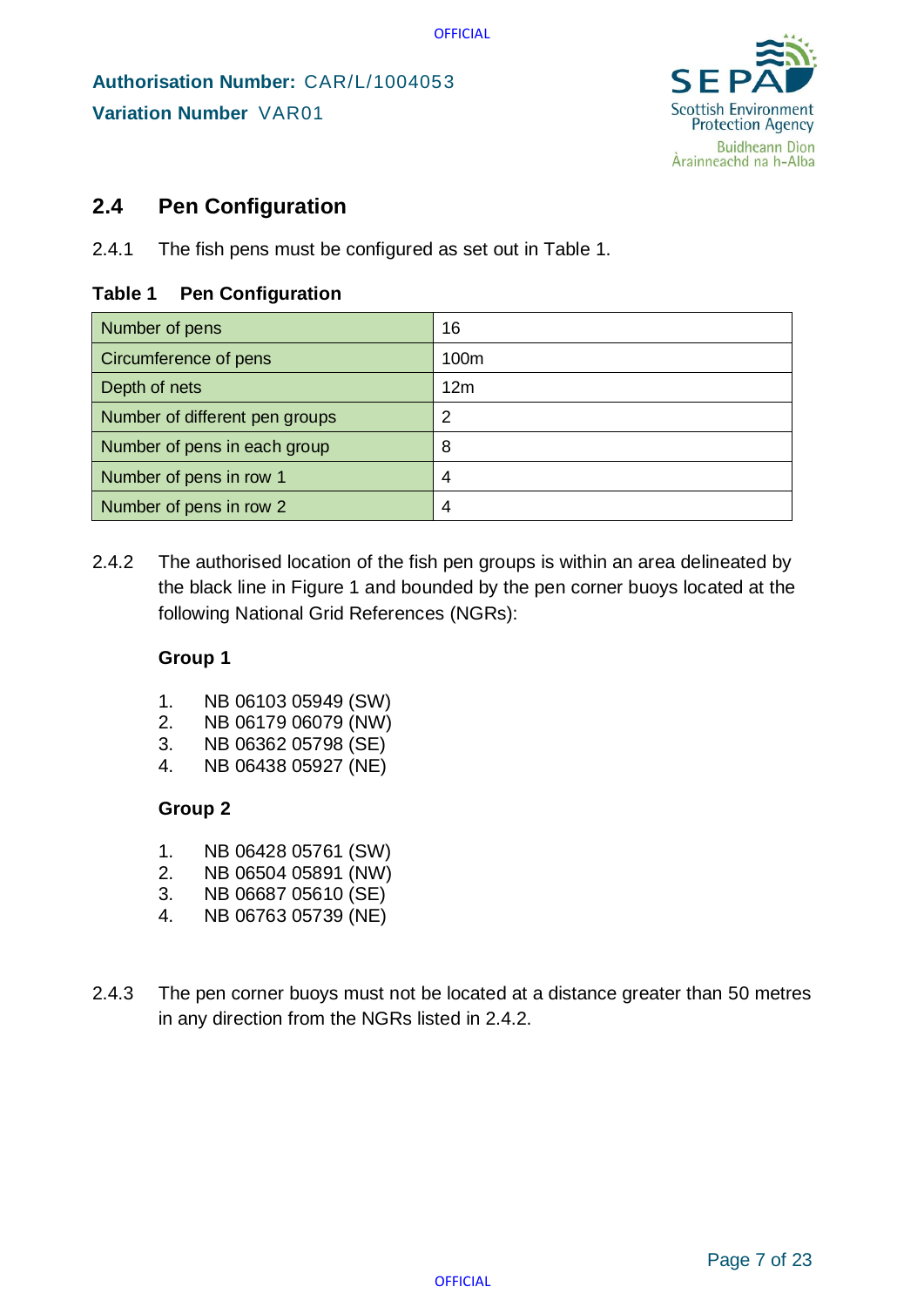**Authorisation Number:** CAR/L/1004053 **Variation Number** VAR01



#### **Figure 1 Fish Pen Location**

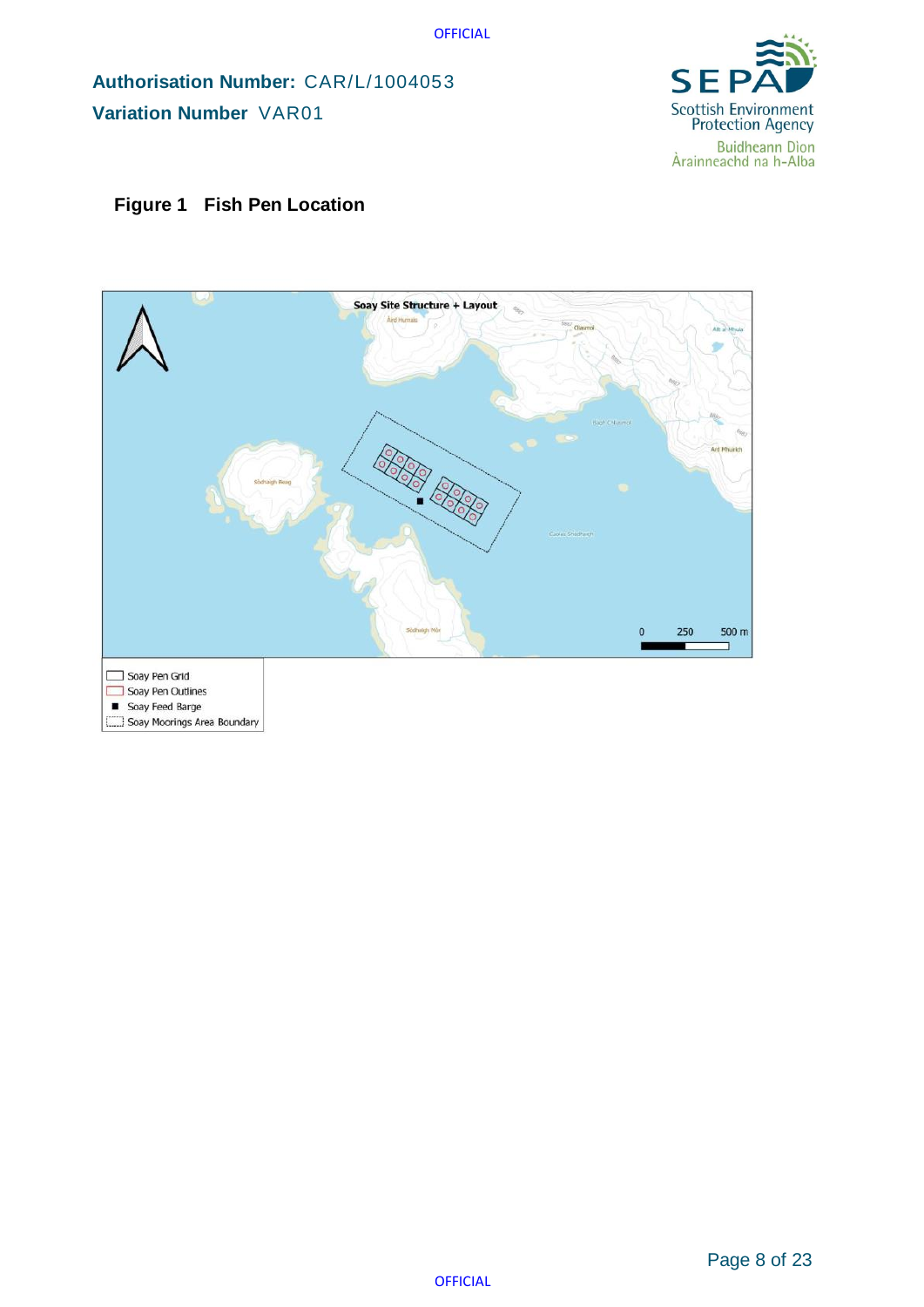

# <span id="page-8-0"></span>**Schedule 3: Medicine Use**

**Purpose:** This schedule sets out SEPAs expectation that the authorised person will manage their site in such a way that it minimises the discharge of medicines into the water environment. Where it is necessary to use medicines the conditions control their use to meet environmental standards.

### <span id="page-8-1"></span>**3.1 Medicine Minimisation**

3.1.1 All reasonable steps must be taken to minimise the discharge of medicines and medicine residues.

### <span id="page-8-2"></span>**3.2 Medicines and Chemical Use**

3.2.1 Only those medicines and chemicals specifically authorised in this Permit or in the Permitted Substances Working Plan, PSWP/CAR/L/1004053 version 1 dated 10 July 2007 may be discharged to the water environment.

### <span id="page-8-3"></span>**3.3 Permitted Substances Working Plan**

3.3.1 All medicines and chemicals named in the Permitted Substances Working Plan, PSWP/CAR/L/1004053 version 1 dated 10 July 2007 must be used in accordance with the limits specified in the PSWP.

### <span id="page-8-4"></span>**3.4 Bath Medicinal Treatments**

3.4.1 The medicines in Table 2 must only be discharged following treatment of fish within an enclosure fully separated from the water environment or following treatment of the fish within a vessel.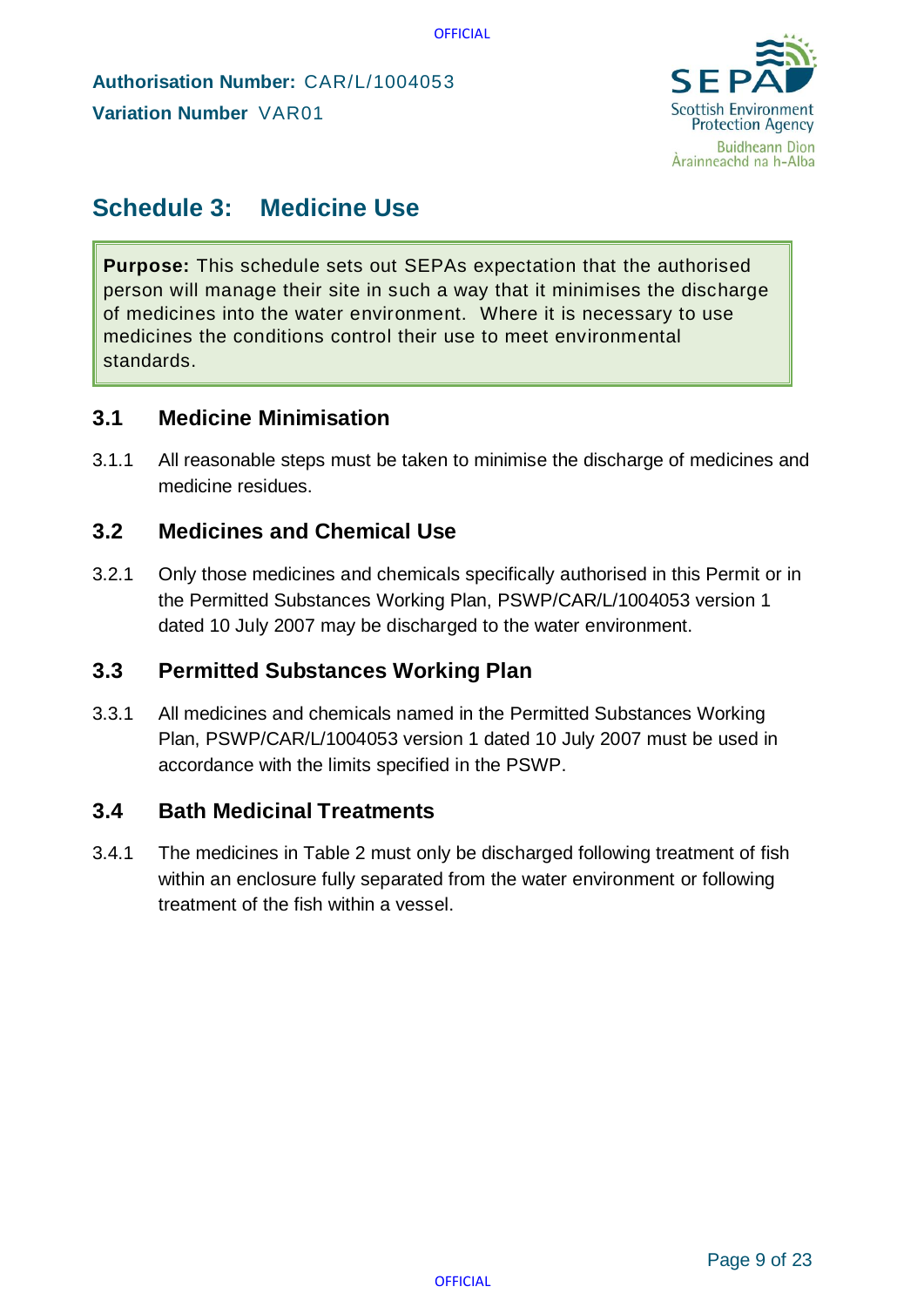

#### **Table 2 Permitted Medicines - Bath**

| <b>Medicine name</b>              | <b>Active ingredient</b> |
|-----------------------------------|--------------------------|
| Salmosan, Salmosan Vet or Azasure | Azamethiphos             |
| AMX or ALPHAMAX                   | Deltamethrin             |
| Excis                             | Cypermethrin             |

- 3.4.2 The quantity of medicines in Table 2 used, whether in a pen or a vessel or a combination of both must not exceed:
	- (a) 714.8 grams of azamethiphos in any 24 hour period.
	- (b) 295.5 grams of azamethiphos in any 3 hour period.
	- (c) 20.1 grams of deltamethrin in any 3 hour period.
	- (d) 53.5 grams of cypermethrin in any 3 hour period.

#### 3.4.3 During any treatment:

- (a) the medicines in Table 2 must not be combined in either a pen or vessel;
- (b) in-feed medicines and the medicines in Table 2 must not be used simultaneously in the same pen; and
- (c) the medicines in Table 2 must not be combined with any other substance or compound unless the substance or compound is specifically authorised in the PSWP and is used in accordance with the limits in the PSWP.
- 3.4.4 When carrying out treatments in a pen, the enclosure in which fish are treated with azamethiphos or deltamethrin or cypermethrin must be reduced by a minimum of 70% of the full pen volume.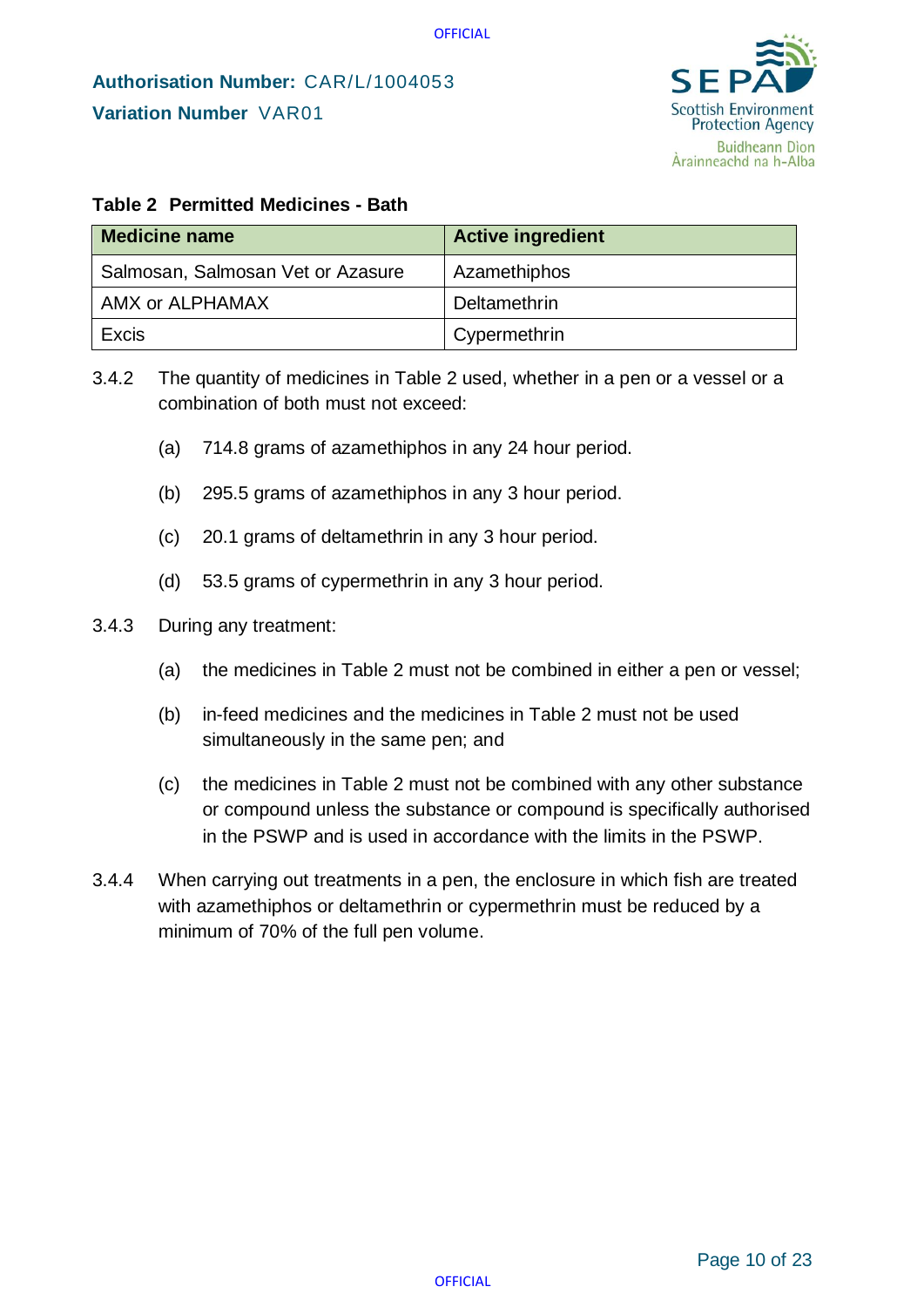

- 3.4.5 Discharges of medicines from a vessel must only be made whilst the vessel is:
	- (a) moored immediately adjacent to the fish pens; or
	- (b) maintaining position immediately adjacent to the fish pens.

### <span id="page-10-0"></span>**3.5 In-feed Medicinal Treatments**

#### **Table 3 Permitted Medicines – in-feed**

| <b>Medicine name</b> | <b>Active ingredient</b> |
|----------------------|--------------------------|
| Slice or Quinafish   | Emamectin benzoate       |

- 3.5.1 Any treatment with the active ingredient in Table 3 must be carried out over a minimum 7-day period.
- 3.5.2 Subject to 3.5.3, the total amount of the active ingredient in Table 3 used in any treatment must not exceed an amount equivalent to treating the Atlantic Salmon at a rate of 60 micrograms per kilogram of fish per day over a 7 day period.
- 3.5.3 Any treatment of the active ingredient in Table 3 must not exceed the maximum environmental quantity of 1212.54 grams.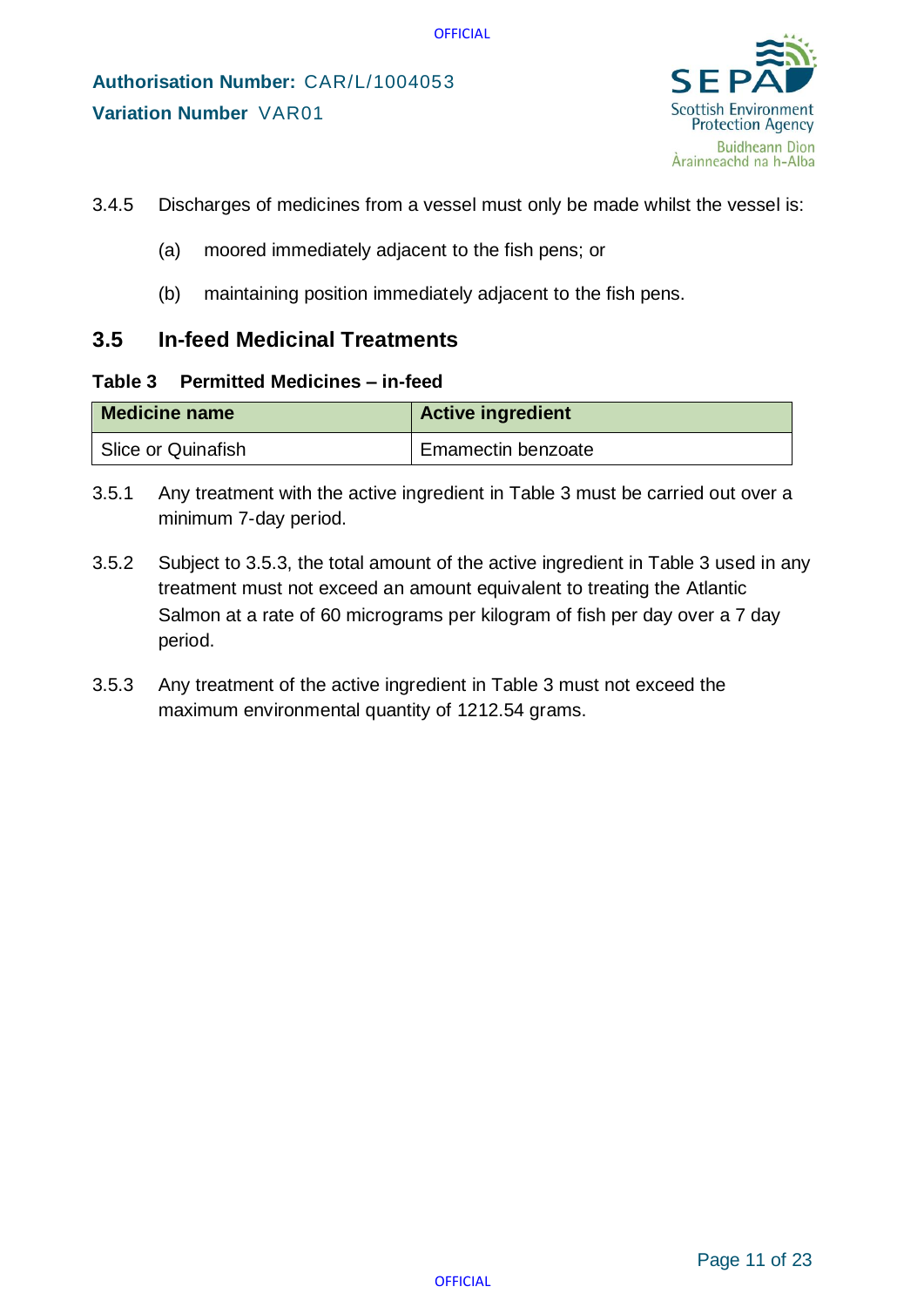

## <span id="page-11-0"></span>**3.6 Notification of Medicine Use**

3.6.1 SEPA must be given the information required in Table 4 no fewer than 2 days before using any medicine in Table 2.

| <b>Medicine type</b>  | <b>Information required</b>                                             |
|-----------------------|-------------------------------------------------------------------------|
| <b>Bath medicines</b> | Quantity of medicine to be used (g or I)                                |
|                       | Quantity of active ingredient to be used (g or ml)                      |
|                       | Number of pens to be treated                                            |
|                       | Proposed start and end date of treatment                                |
|                       | The name of any substance from the PSWP to be                           |
|                       | used in combination with the bath medicine                              |
|                       | Whether treatment will be in-pen, in-vessel or a<br>combination of both |
|                       | Name of the vessel to be used, where applicable                         |

#### **Table 4 Bath Medicine Notifications**

3.6.2 SEPA must be given the information required in Table 5 no fewer than 7 days before using any medicine in Table 3.

#### **Table 5 In-Feed Medicine Notifications**

| <b>Medicine type</b> | <b>Information required</b>                  |
|----------------------|----------------------------------------------|
| In-feed medicines    | Biomass at start of treatment (t)            |
|                      | Biomass at end of treatment (t)              |
|                      | Quantity of medicine to be used (kg)         |
|                      | Quantity of active ingredient to be used (g) |
|                      | Proposed start and end date of treatment     |

3.6.3 The information required by 3.6.1 and 3.6.2 must be sent to [aquaculture.notifications@sepa.org.uk.](mailto:aquaculture.notifications@sepa.org.uk)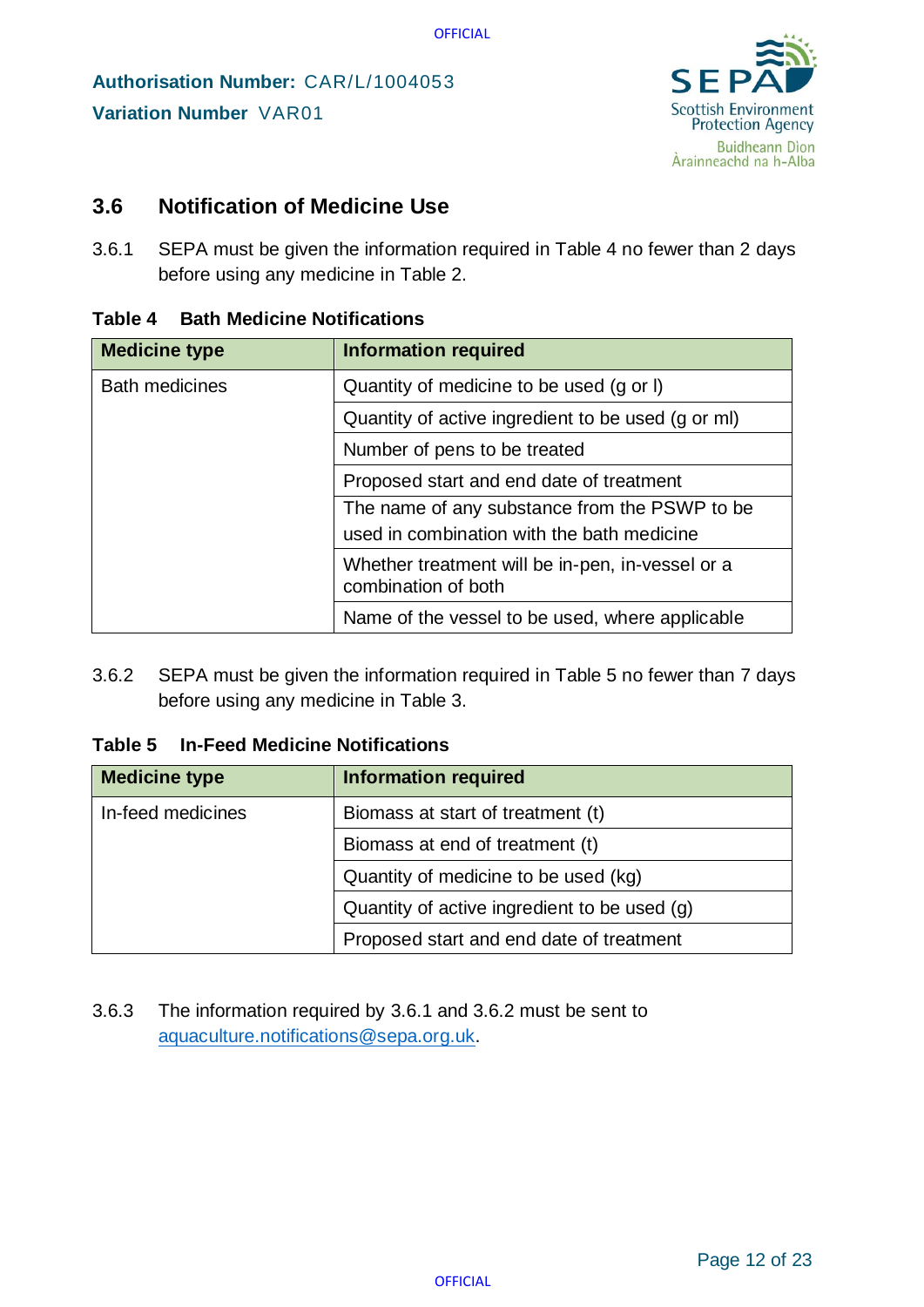

# <span id="page-12-0"></span>**Schedule 4: Seabed Standards**

**Purpose:** This schedule details the minimum environmental standards that must be met.

## <span id="page-12-1"></span>**4.1 Biological Seabed Standards**

- 4.1.1 The level of enrichment of the seabed immediately adjacent to the outer edge of any pen must not result in either:
	- (a) fewer than 2 species of re-worker polychaete worms per square metre; or
	- (b) fewer than 1,000 individual re-worker polychaete worms per square metre.
- 4.1.2 In assessing compliance with 4.1.1, the results for a particular location may be disregarded if:
	- (a) the seabed has been sampled at 4 or more locations immediately adjacent to the outer edge of any pens during the same monitoring period; and
	- (b) only one of the sampled locations does not meet the standard in 4.1.1.
- 4.1.3 The seabed around the fish farm at the boundary of an area of 244,594m2 (the "mixing zone") must meet as a minimum an Ecological Quality Ratio (EQR) of 0.64 IQI (Infaunal Quality Index) at any time.

## <span id="page-12-2"></span>**4.2 Chemical Seabed Standards**

4.2.1 Emamectin benzoate concentrations must not exceed 763ng/kg (wet weight) at the boundary of the mixing zone.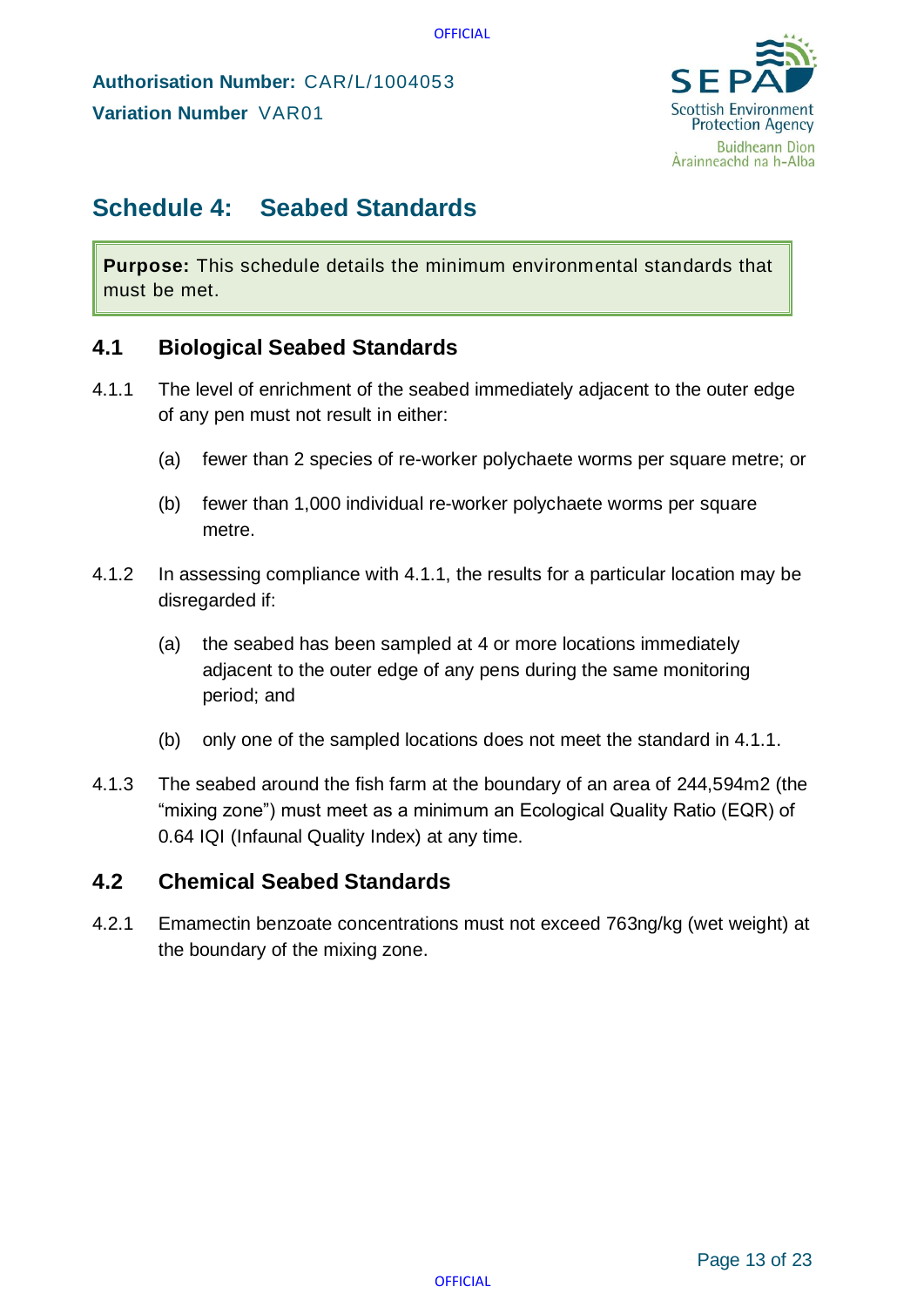**Authorisation Number:** CAR/L/1004053 **Variation Number** VAR01



# <span id="page-13-0"></span>**Schedule 5: Environmental Monitoring**

**Purpose:** This schedule requires the authorised person to carry out environmental monitoring in line with SEPA guidance.

# <span id="page-13-1"></span>**5.1 Environmental Monitoring Plan**

- 5.1.1 Monitoring to assess the standards in 4.1.1, 4.1.3 and 4.2.1 must be carried out in accordance with:
	- (a) The Environmental Monitoring Plan (EMP) EMP/CAR/L/1004053, version 1 dated 2 December 2021.

## <span id="page-13-2"></span>**5.2 Biological Sampling Timing**

5.2.1 During each production cycle, sampling to assess the standards in 4.1.1 and 4.1.3 must be carried out within a 70 day period beginning 35 days before the weight of fish is reduced to 75% of final peak biomass.

## <span id="page-13-3"></span>**5.3 Chemical Sampling Timing and Locations**

- 5.3.1 During each production cycle, sampling to assess the standard in 4.2.1 must be carried out in the period between 80 & 169 days after the last use of in-feed medicine in each production cycle.
- 5.3.2 Samples collected in accordance with 5.3.1 must be collected at the following locations:
	- (a) Pen Edge station: 0m from the outer edge of the East pen on bearing 101 degrees.
	- (b) Compliance station: 100m from the outer edge of the East pen on bearing 101 degrees.

# <span id="page-13-4"></span>**5.4 Notification of Monitoring**

5.4.1 SEPA must be notified no fewer than 14 days before sampling in accordance with 5.2.1 and 5.3.1 is undertaken.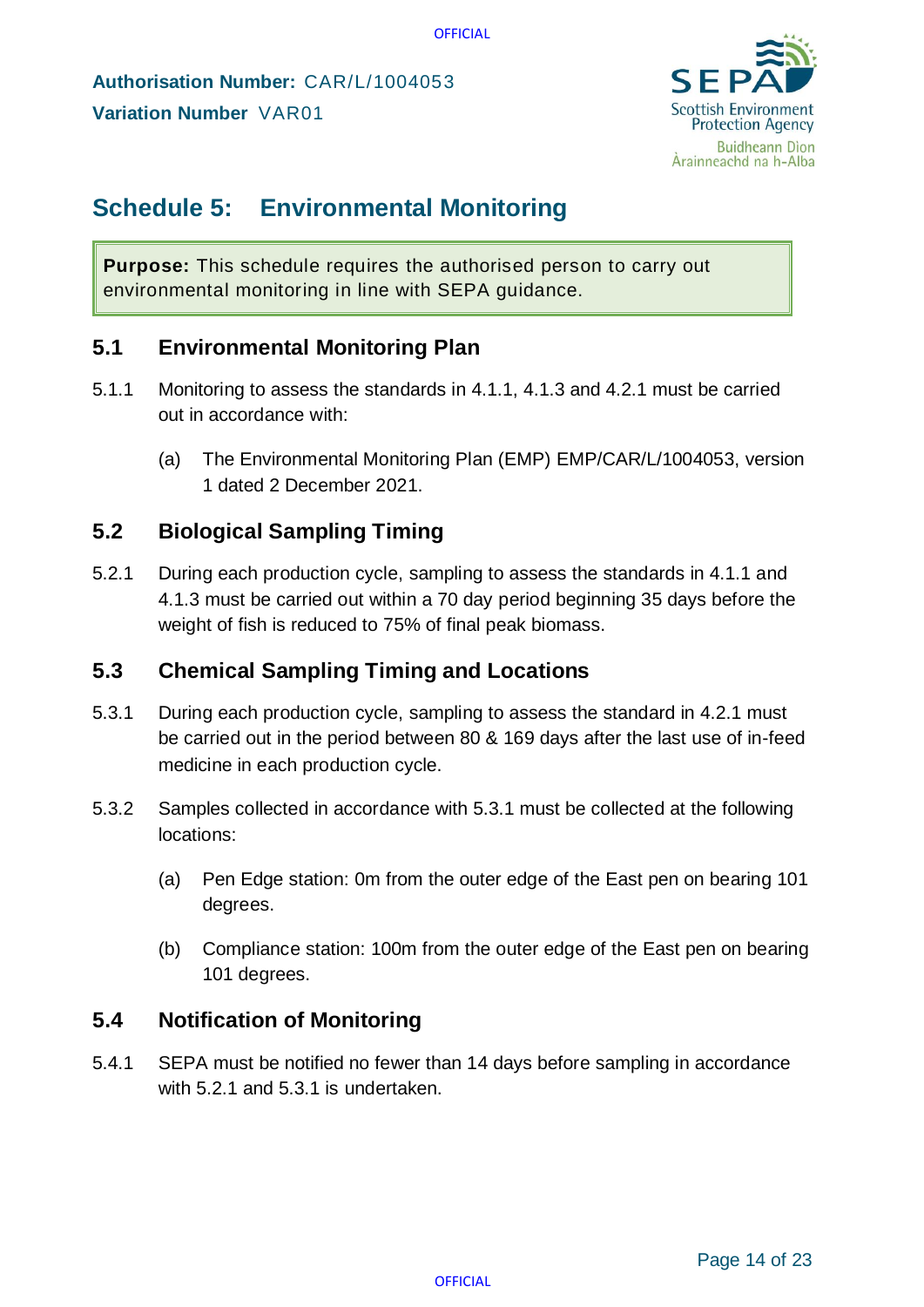

- 5.4.2 SEPA must be notified as soon as is reasonably practicable and in any case within 48 hours if monitoring is not carried out in accordance with:
	- (a) the monitoring requirements referenced in 5.1.1; or
	- (b) the sampling periods described in 5.2.1 and 5.3.1
- 5.4.3 The information required by 5.4.1 and 5.4.2 must be sent to [aquaculture.notifications@sepa.org.uk.](mailto:aquaculture.notifications@sepa.org.uk)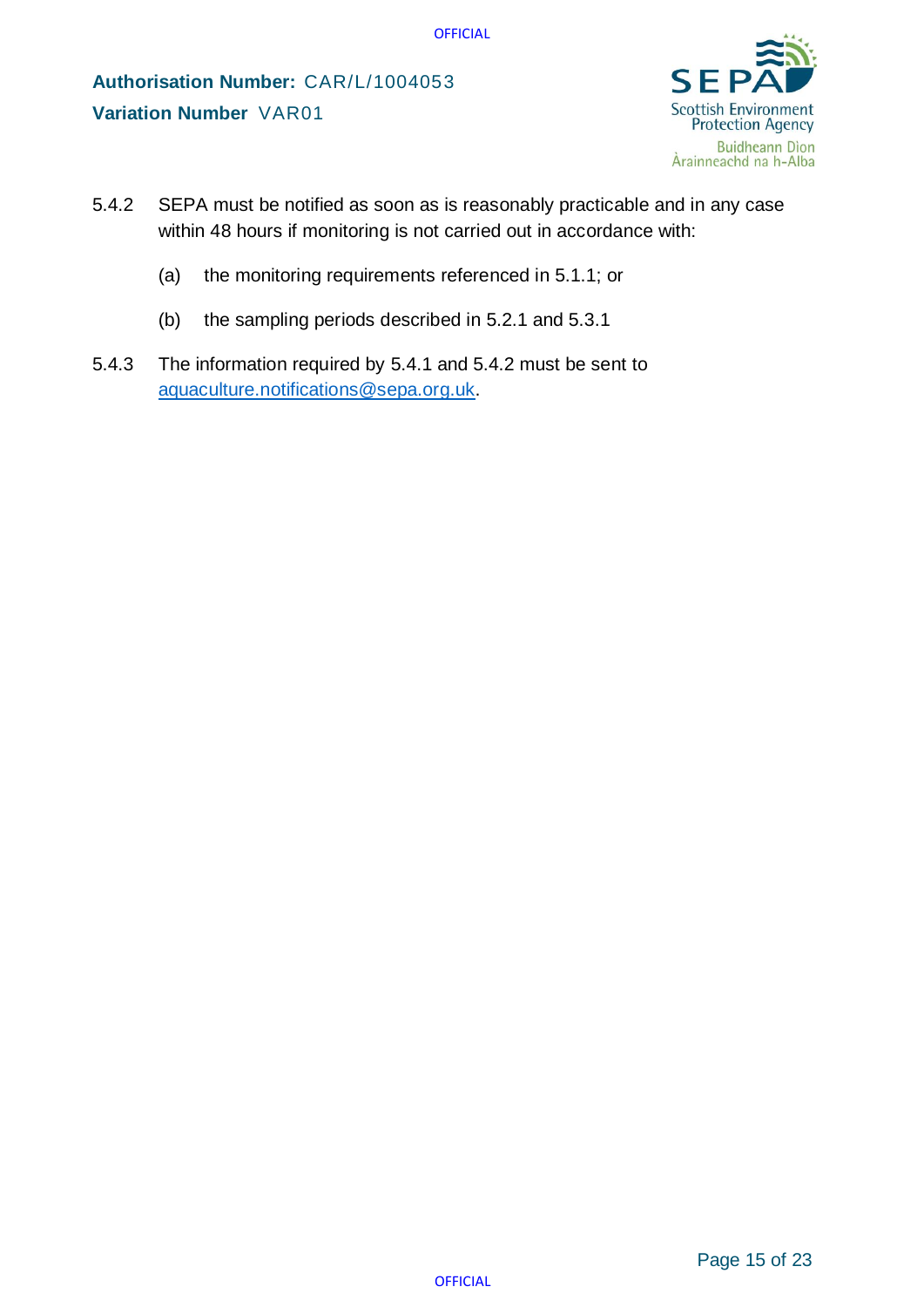**Authorisation Number:** CAR/L/1004053 **Variation Number** VAR01



# <span id="page-15-0"></span>**Schedule 6: Environmental Events**

**Purpose:** This schedule requires the cessation, prevention and reporting of any potentially polluting event that may arise from the authorised activities.

## <span id="page-15-1"></span>**6.1 Notification of SEPA**

- <span id="page-15-4"></span>6.1.1 SEPA must be notified via its pollution hotline contact telephone number as soon as reasonably practicable, and in any case within 24 hours of identification of an event, of any of the following:
	- (a) an event that has caused or could cause adverse impact to the environment or harm to human health;
	- (b) an event that results, or could result, in an emission to the environment that is not authorised by this permit; and
	- (c) an event that has caused a breach of a condition of this authorisation.

### <span id="page-15-2"></span>**6.2 Management of the Event**

6.2.1 All measures that are reasonably practicable must be taken to stop an event, as described in [6.1.1,](#page-15-4) and to minimise its effect on the environment.

## <span id="page-15-3"></span>**6.3 Reporting of the Event**

- 6.3.1 Within 14 days of an event as described in [6.1.1,](#page-15-4) a report must be submitted to SEPA detailing:
	- (a) the reason(s) for the event;
	- (b) the action(s) taken to stop the event and minimise the impacts; and
	- (c) the action(s) taken to prevent the event from recurring.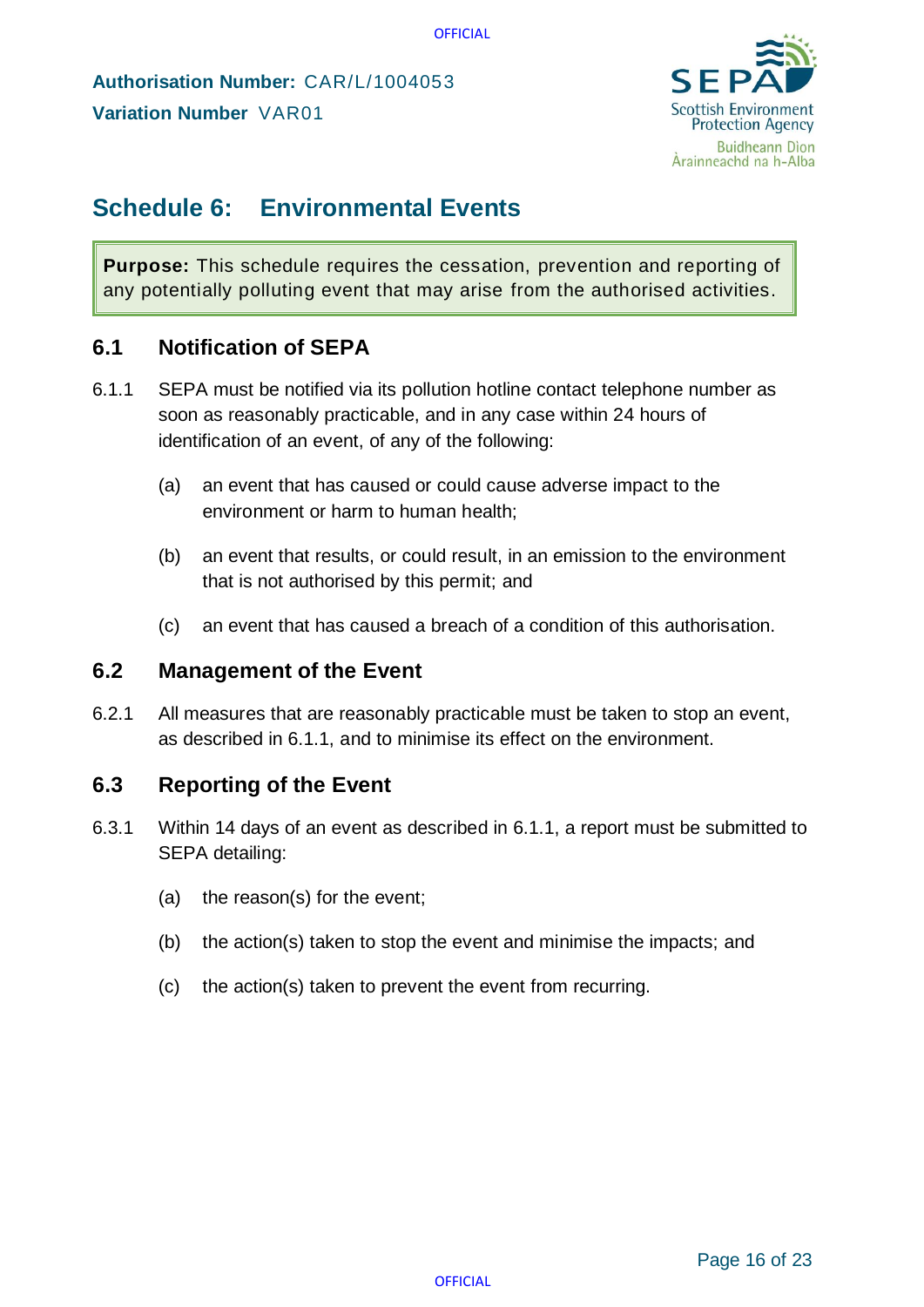

# <span id="page-16-0"></span>**Schedule 7: Record Keeping and Data Submission**

**Purpose:** This schedule requires the authorised person to keep records of specific activities carried out on site and to provide SEPA with specified information at regular intervals, or upon request.

## <span id="page-16-1"></span>**7.1 Data Recording**

- 7.1.1 All information recorded, kept, or submitted to SEPA in accordance with a condition of this Permit must be:
	- (a) true and accurate;
	- (b) held for a minimum period of 6 years, and;
	- (c) provided to SEPA upon request.
- 7.1.2 Records must be kept of the following:
	- (a) all medicine use notifications;
	- (b) quantities of medicine used during each medicinal treatment (g or l);
	- (c) weight of Atlantic Salmon at end of each medicinal treatment (t);
	- (d) total weight of Atlantic Salmon harvested per month (t).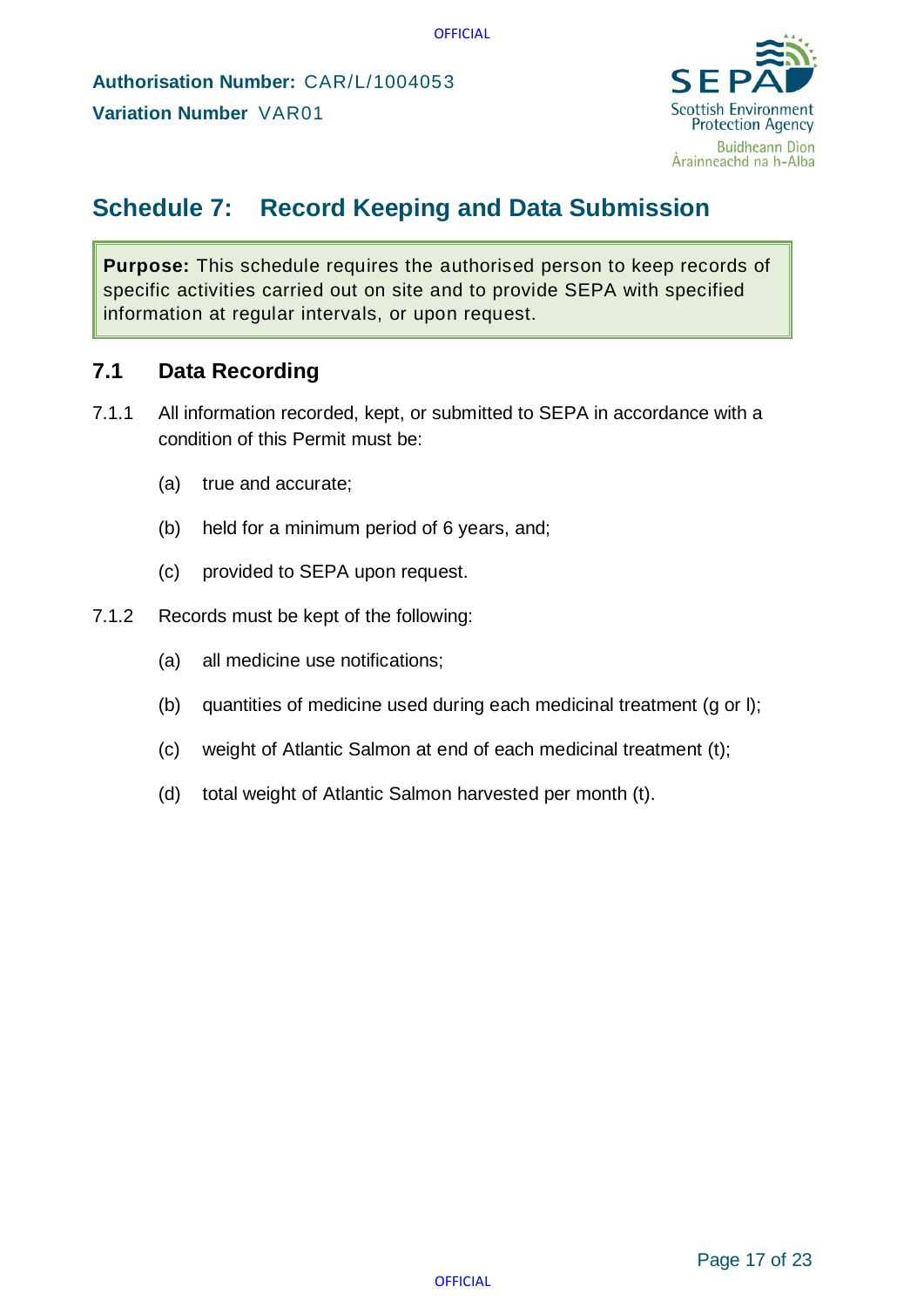

# <span id="page-17-0"></span>**7.2 Data Reporting**

7.2.1 The information specified in Table 6 must be submitted on a quarterly basis in the 'SEPA Marine Fish Farm Data Return' Excel spreadsheet, supplied by SEPA, to [ffbiomass@sepa.org.uk](mailto:ffbiomass@sepa.org.uk) no later than the relevant submission deadline in Table 7 for every calendar year during which the site is operational.

| number         | <b>Requirement   Information to be Submitted</b>                                  |
|----------------|-----------------------------------------------------------------------------------|
| 1              | Maximum weight of Atlantic Salmon held on site during each month (t)              |
| $\overline{2}$ | Total amount of feed used per month (kg)                                          |
| 3              | Total Salmosan and/or Salmosan Vet and/or Azasure used in each<br>treatment $(g)$ |
| 4              | Total AMX and/or ALPHAMAX used in each treatment (I)                              |
| 5              | Total Slice and/or Quinafish used in each treatment (g)                           |
| 6              | Total azamethiphos used in each treatment (g)                                     |
| 7              | Total deltamethrin used in each treatment (g)                                     |
| 8              | Total emamectin benzoate used in each treatment (g)                               |
| 9              | Total Excis used in each treatment (I)                                            |
| 10             | Total cypermethrin used in each treatment (g)                                     |
| 11             | Daily start and end times of each bath medicinal treatment                        |
| 12             | Start and finish dates of each medicinal treatment                                |
| 13             | Dates in each medicinal treatment on which medicines were used                    |
| 14             | Name of vessel used, where applicable                                             |
| 15             | Total use of each anti-parasitic listed in the PSWP each month (g)                |
| 16             | Total use of each anti-microbial listed in the PSWP each month (g)                |
| 17             | Total weight of mortalities of Atlantic Salmon each month (kg)                    |

#### **Table 6 Data Reporting Requirements**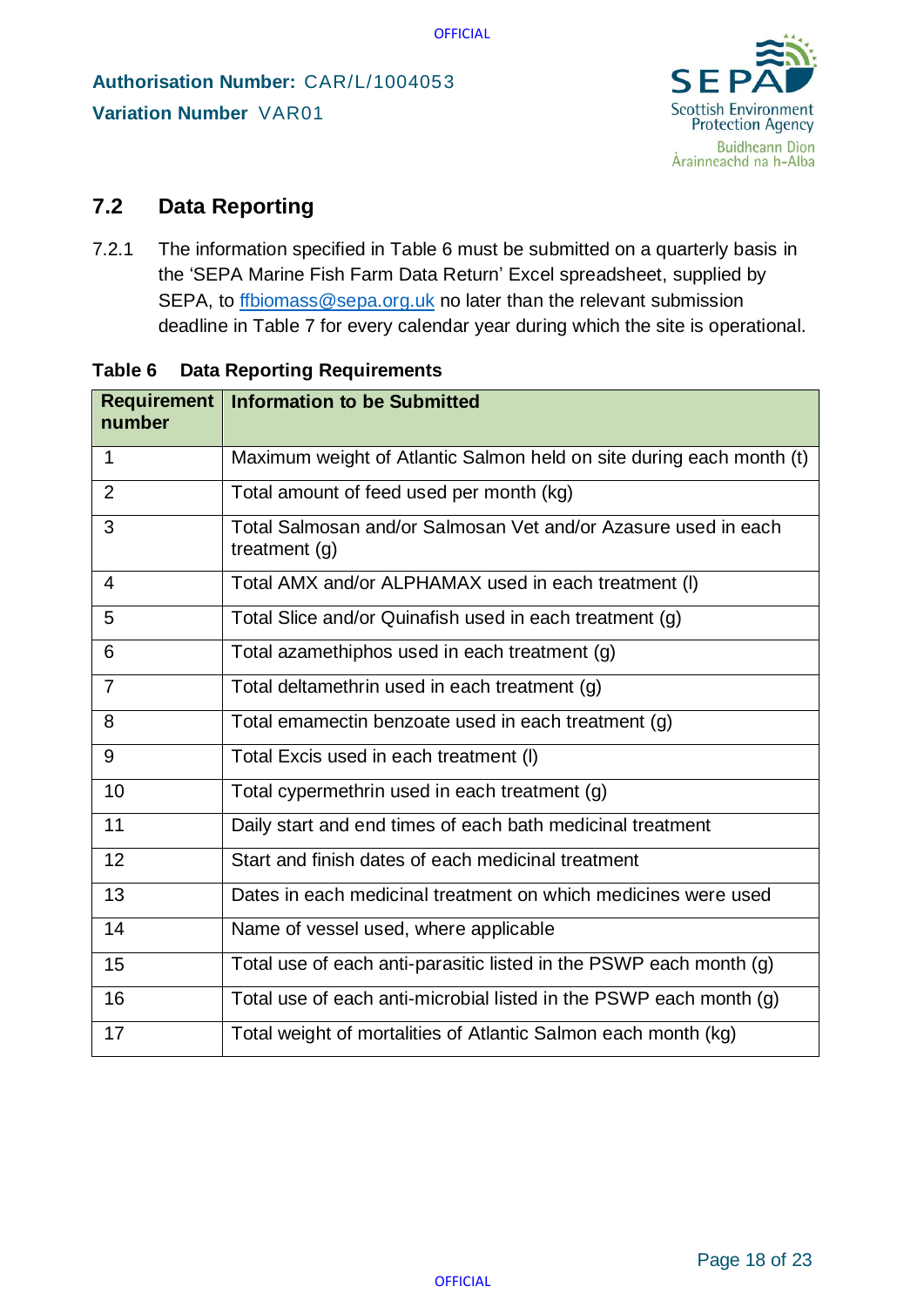

| <b>Quarter</b> | <b>Reporting Period</b> |  |              | <b>Submission Deadline</b> |
|----------------|-------------------------|--|--------------|----------------------------|
|                | 1 January               |  | 31 March     | 28 April                   |
| ာ              | 1 April                 |  | 30 June      | 28 July                    |
| 3              | 1 July                  |  | 30 September | 28 October                 |
|                | 1 October               |  | 31 December  | 28 January                 |

#### **Table 7 Data Reporting Submission Deadline**

- 7.2.2 Results from the analysis of all samples collected in accordance with 5.1.1 must be submitted to [aquaculture.monitoring@sepa.org.uk](mailto:aquaculture.monitoring@sepa.org.uk) in the Environmental Monitoring Survey Results Template Excel spreadsheet no later than 26 weeks from the final date of each sampling period, as described in 5.2.1 and 5.3.1.
- 7.2.3 Within 4 weeks of the end of each production cycle a description of each of the steps taken in accordance with 3.1.1 and the dates and/or time period(s) over which they were implemented must be sent to [aquaculture.notifications@sepa.org.uk.](mailto:aquaculture.notifications@sepa.org.uk)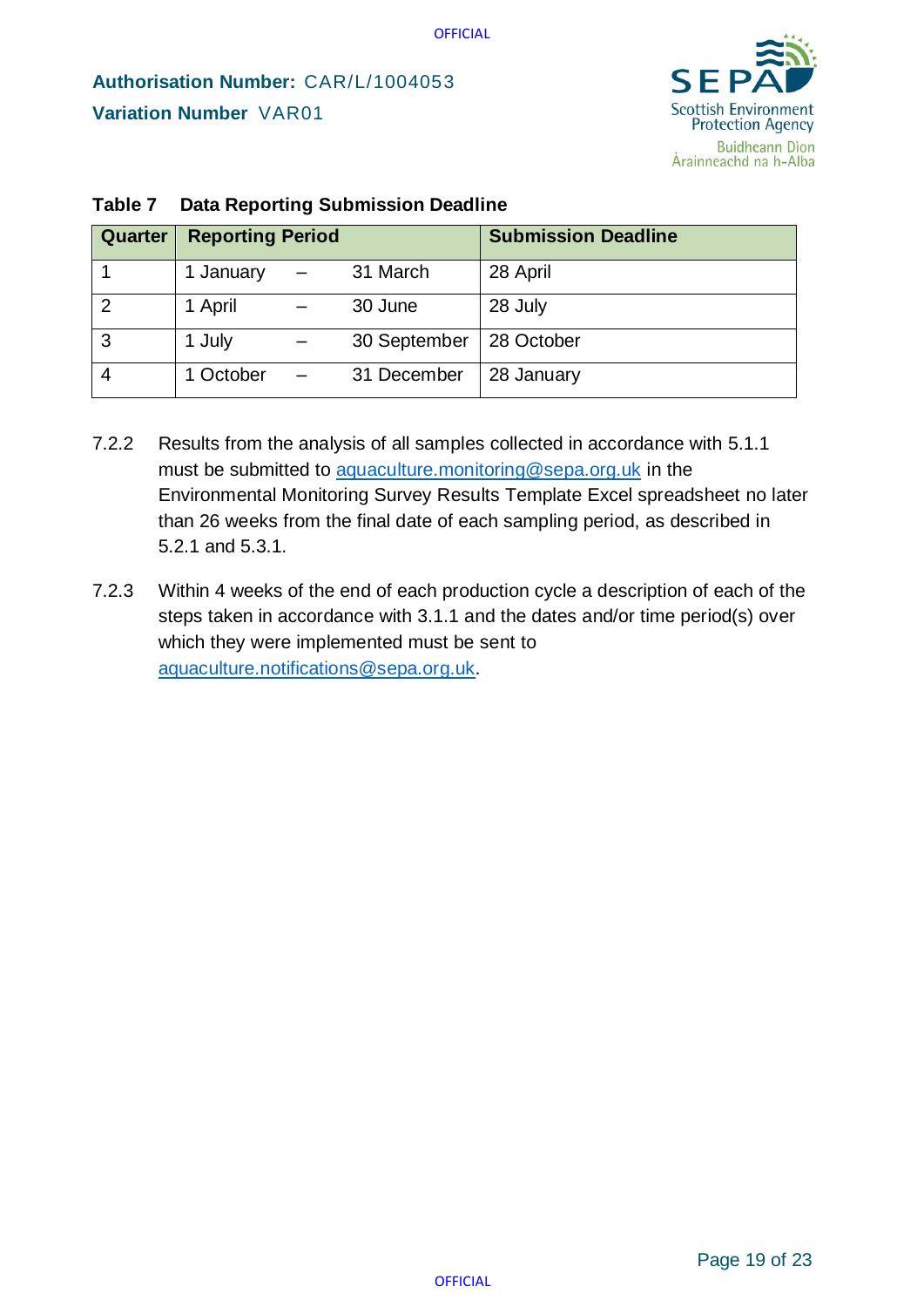

# <span id="page-19-0"></span>**Schedule 8: Interpretation of Terms**

For the purposes of this permit, and unless the context requires otherwise, the following definitions apply.

| <b>Term</b>           | <b>Definition</b>                                                                                                                                                                                                                              |  |
|-----------------------|------------------------------------------------------------------------------------------------------------------------------------------------------------------------------------------------------------------------------------------------|--|
| authorisation         | the water use licence granted by SEPA under<br>Regulation 15 of The Water Environment (Controlled<br>Activities) (Scotland) Regulations 2011 with licence<br>number CAR/L/1004053.                                                             |  |
| authorised activities | the activities which may be carried on under this<br>authorisation, as detailed in Schedule 1.<br>Any reference to "the controlled activity or activities" in<br>the authorisation is a reference to the authorised<br>activity or activities. |  |
| authorised person     | the holder of this authorisation, and person<br>responsible for securing compliance with the<br>conditions of it.<br>Any reference to "the responsible person" in the<br>authorisation is a reference to the authorised person.                |  |
| authorised place      | the geographic location or locations at which the<br>authorised activities may be carried on.                                                                                                                                                  |  |
| biomass               | the total weight of fish, in tonnes, held on site at any<br>one time.                                                                                                                                                                          |  |
| controlled activity   | an activity to which the regulations apply, in<br>accordance with regulation 3(1) of the Regulations.                                                                                                                                          |  |
|                       | (a) Harm to the health of human beings or other living<br>organisms,                                                                                                                                                                           |  |
|                       | (b) Harm to the quality of the water environment,<br>including:                                                                                                                                                                                |  |
| environmental harm    | (i) harm to the quality of the water environment<br>taken as a whole                                                                                                                                                                           |  |
|                       | (ii) other impairment of, or interference with, the<br>quality of aquatic ecosystems or terrestrial<br>ecosystems directly depending on aquatic<br>ecosystems,                                                                                 |  |
|                       | (c) offence to the senses of human beings,                                                                                                                                                                                                     |  |
|                       | (d) damage to property, or                                                                                                                                                                                                                     |  |
|                       | (e) impairment of, or any interference with, amenities<br>or other legitimate uses of the water environment.                                                                                                                                   |  |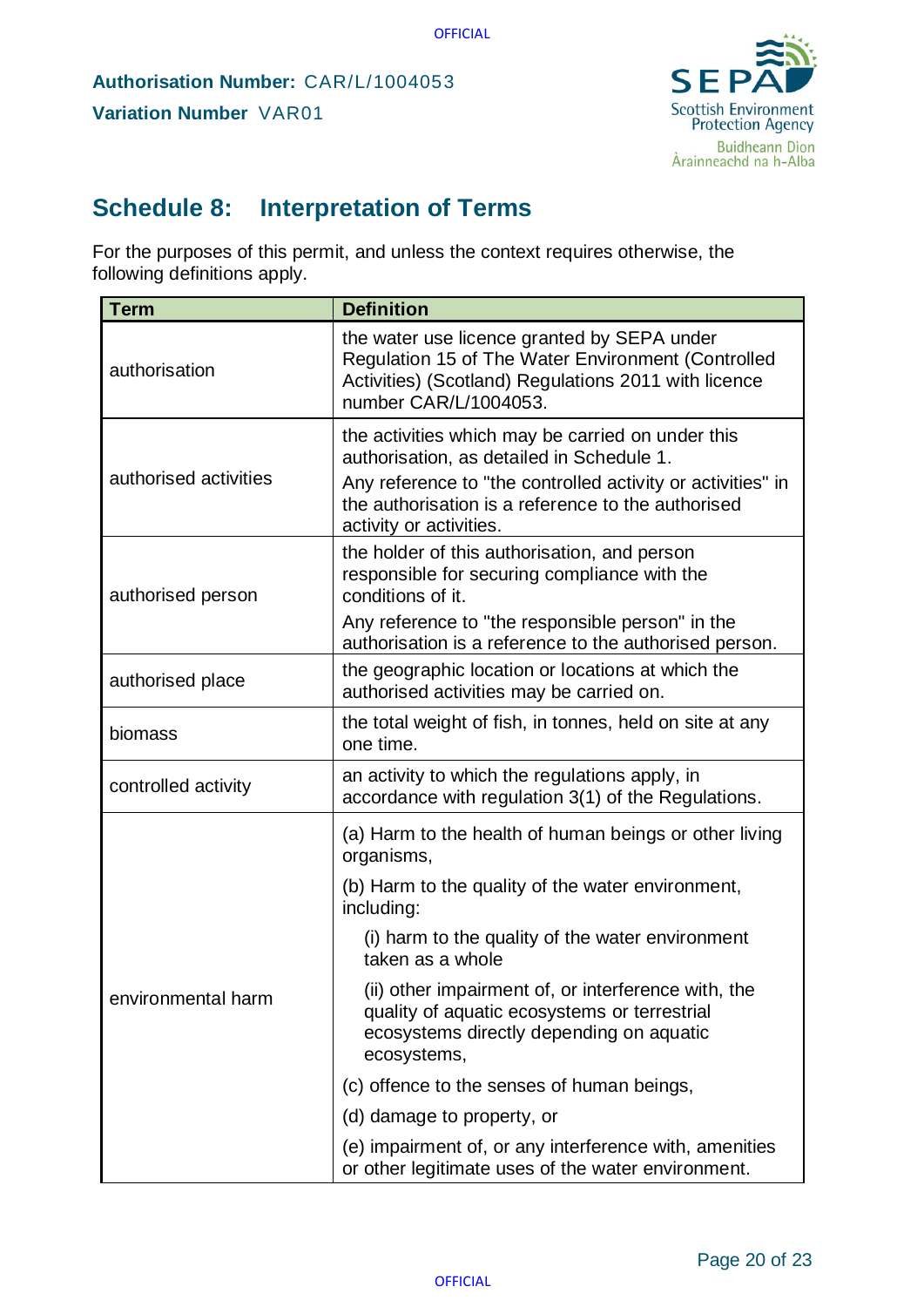# **Authorisation Number:** CAR/L/1004053 **Variation Number** VAR01



| <b>Term</b>                       | <b>Definition</b>                                                                                                                                                                                                                                                             |  |
|-----------------------------------|-------------------------------------------------------------------------------------------------------------------------------------------------------------------------------------------------------------------------------------------------------------------------------|--|
|                                   | any accident which has caused or could cause<br>environmental harm; or                                                                                                                                                                                                        |  |
| event                             | any malfunction, breakdown or failure of plant,<br>infrastructure or techniques which has caused or<br>could cause environmental harm; or<br>force majeure or action taken to save human life or<br>limb.                                                                     |  |
| final peak biomass                | the period during which the total weight of fish held on<br>site is at peak biomass for the last time before<br>harvesting in each production cycle.                                                                                                                          |  |
| maximum environmental<br>quantity | the maximum residual quantity of Emamectin<br>Benzoate in the environment at any one time taking<br>into account excretion and decay of all previous<br>treatments which if complied with will meet the<br>environmental quantity standard at the edge of the<br>mixing zone. |  |
| mixing zone                       | the area of seabed immediately under and extending<br>outwards from a fish farm in which the discharge from<br>the fish farm is likely to have an adverse impact on the<br>environment.                                                                                       |  |
| peak biomass                      | the maximum weight of fish, in tonnes, held on site<br>during a single production cycle.                                                                                                                                                                                      |  |
| Pen                               | an enclosed cage, net or other structure in which fish<br>are kept.                                                                                                                                                                                                           |  |
| Permit                            | an authorisation under regulation 8 of the Water<br>Environment (Controlled Activities) (Scotland)<br>Regulations 2011.                                                                                                                                                       |  |
| production cycle                  | any period of time during which fish are on-grown in<br>pens at sea until they are removed for transfer and/or<br>slaughter.                                                                                                                                                  |  |
| <b>SEPA Officer</b>               | any person who is authorised by SEPA under<br>regulation 31(4) of the Regulations to exercise the<br>powers specified in Part 1 of Schedule 6 of the<br>Regulations for the purposes specified in Regulation<br>31(5) of the Regulations.                                     |  |
| <b>SEPA</b>                       | Scottish Environment Protection Agency.                                                                                                                                                                                                                                       |  |
| the water environment             | all surface water, groundwater and wetlands.                                                                                                                                                                                                                                  |  |
| vessel                            | any ship, boat, craft or other vehicle which is used to<br>carry out sea lice medicine treatments.                                                                                                                                                                            |  |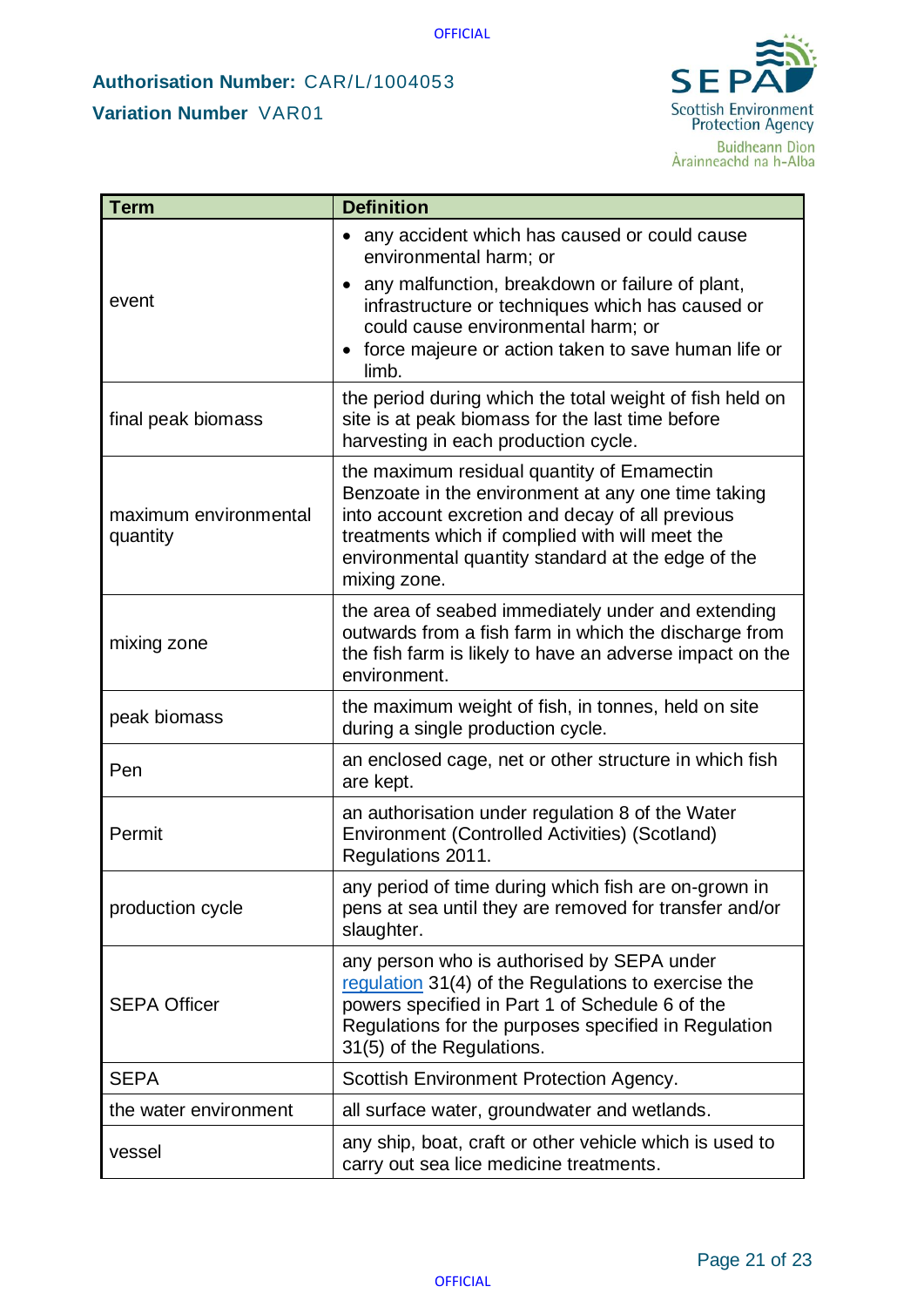# **Authorisation Number:** CAR/L/1004053 **Variation Number** VAR01



| <b>Term</b>    | <b>Definition</b>                                                                                                   |
|----------------|---------------------------------------------------------------------------------------------------------------------|
| weight of fish | the weight of fish including stomach contents and body<br>fluids. This shall not be after any period of starvation. |

Except where specified otherwise, any reference to an enactment or statutory instrument includes a reference to it as amended (whether before or after the date of the permit) and to any other enactment, which may after the date of the permit replace or amend it.